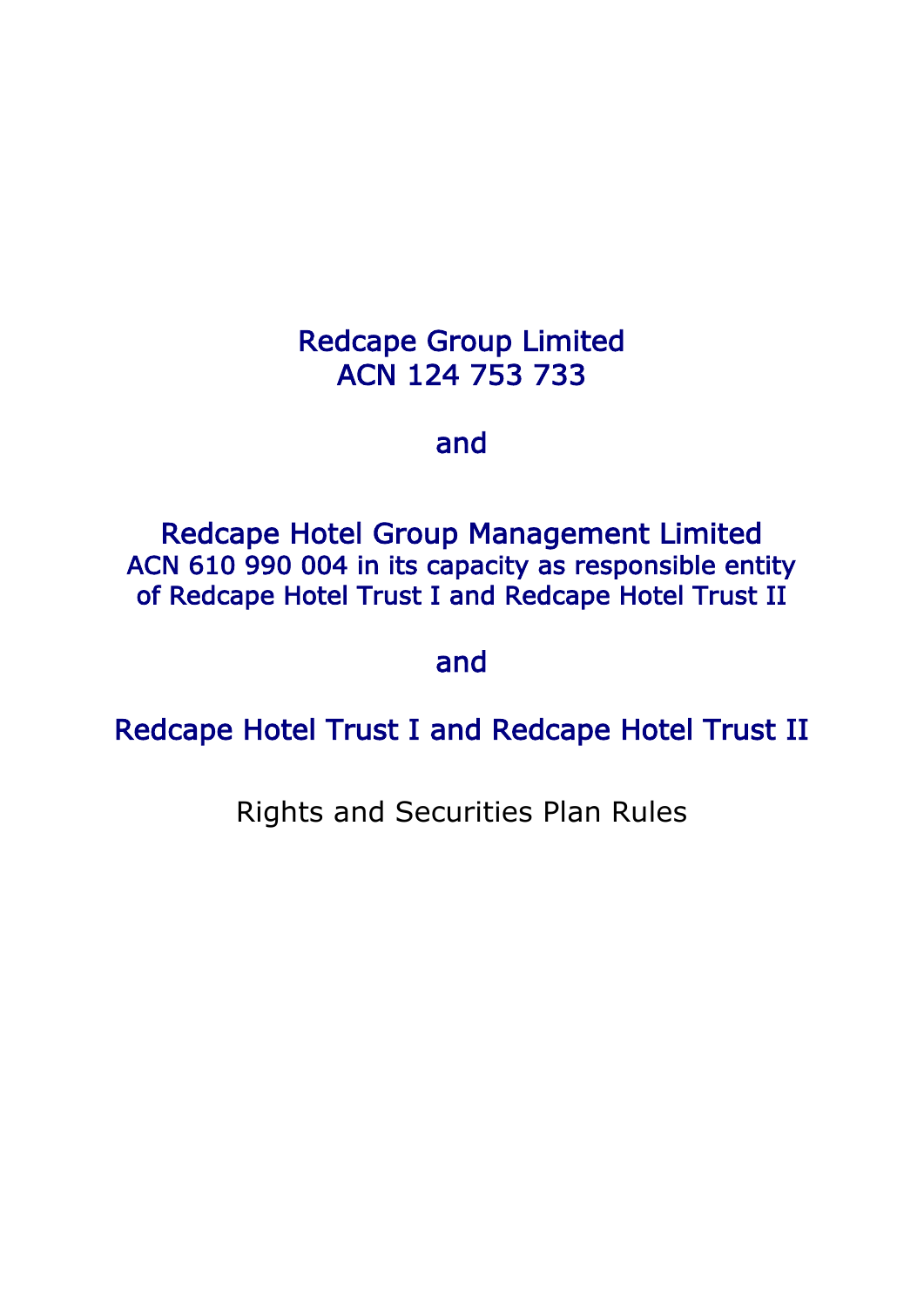## **TABLE OF CONTENTS**

| $\mathbf{1}$ |                                                                           |
|--------------|---------------------------------------------------------------------------|
| 2            |                                                                           |
| 3            |                                                                           |
| 4            |                                                                           |
| 5            |                                                                           |
| 6            |                                                                           |
| 7            |                                                                           |
| 8            |                                                                           |
| 9            | Participation in future issues, reorganisations and business divestments9 |
| 10           |                                                                           |
| 11           |                                                                           |
| 12           |                                                                           |
|              |                                                                           |

## **Note:**

Any advice given by the Group in relation to Rights or Participant Securities offered under this Plan does not take into account an Eligible Person's objectives, financial situation and needs. Eligible Person's offered Rights under this Plan should consider obtaining their own financial product advice from a person who is licenced by ASIC to give such advice.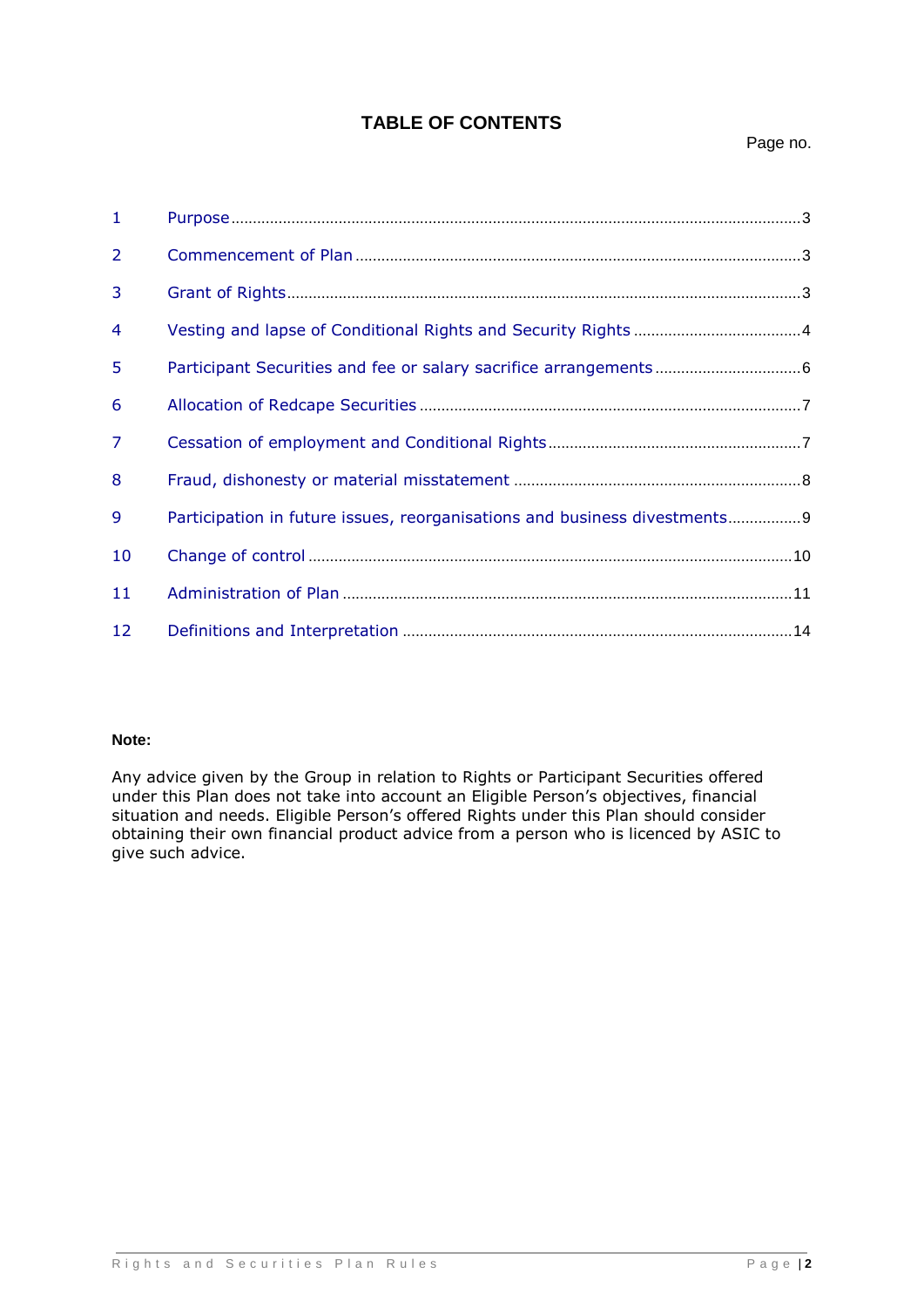## Redcape Hotel Trust I and Redcape Hotel Trust II Rights and Securities Plan Rules

## 1 Purpose

The object of the Plan is to:

- (a) align the interests of Eligible Persons with those of Securityholders;
- (b) provide incentives to attract, retain and motivate Eligible Persons in the interests of the Group;
- (c) support interdependence between the Group and Eligible Persons for their longterm mutual benefit; and
- (d) provide Eligible Persons with the opportunity to acquire Rights and Participant Securities in accordance with these Rules.

The Plan is subject to subdivision 83A-C of the Income Tax Assessment Act 1997 to the extent an offer is made to an Eligible Person with terms and conditions that meet the requirements of that subdivision.

## 2 Commencement of Plan

The Plan will commence on the date determined by the RE Board.

## 3 Grant of Rights

## <span id="page-2-1"></span>3.1 RE Board to make grant

- <span id="page-2-0"></span>(a) The RE Board may, from time to time, in its discretion:
	- (i) grant to an Eligible Person; or
	- (ii) invite Eligible Persons to apply for a grant of,

Rights and/or Participant Securities upon the terms of the Plan and such additional terms and conditions (including any Conditions, Disposal Restrictions, exercise restrictions or terms of expiry) as the RE Board determines. For the avoidance of doubt, the terms and conditions specified in the offer made in accordance with rule 3.3 will prevail over these Plan Rules to the extent of any inconsistency between the Rules and the offer letter.

(b) The RE Board will determine the procedure for granting Rights and Participant Securities, including the form and content of any invitation, offer or acceptance procedure.

## 3.2 Acceptance of application

- (a) An Eligible Person who is granted, or who applies for a grant of, Rights and/or Participant Securities is deemed to have agreed to be bound by these Rules, any additional terms specified in the terms of grant or invitation and, upon allocation of a Redcape Security, to have agreed to become a member of Redcape (and to be bound by the Constitutions).
- (b) Subject to rule [5.1,](#page-5-0) if an invitation is issued to an Eligible Person pursuant to rule [3.1\(a\)\(ii\),](#page-2-0) the RE Board will grant Rights and/or Participant Securities to that Eligible Person upon acceptance of his or her application.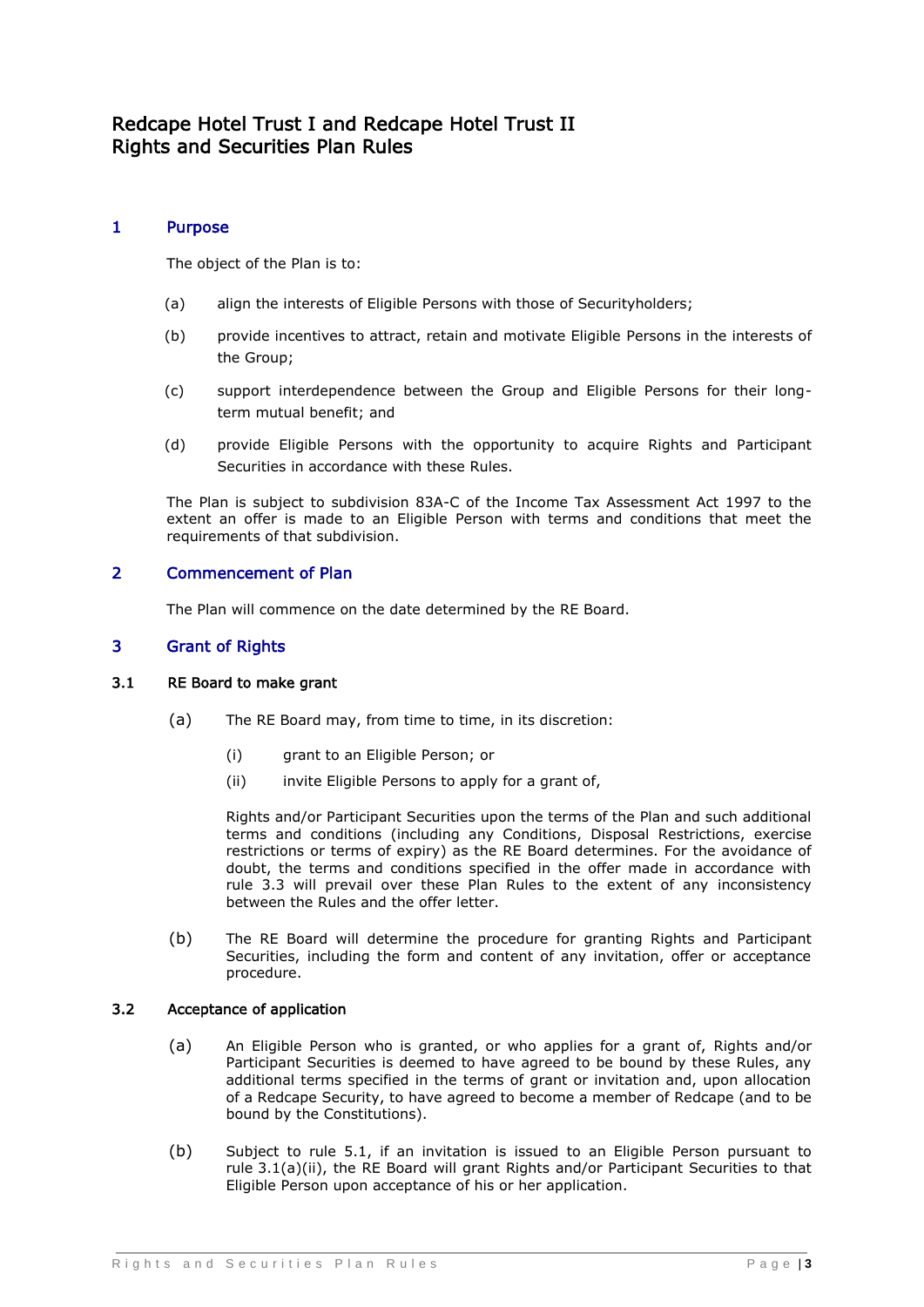## <span id="page-3-2"></span>3.3 Information to be provided

The RE Board, will advise each Eligible Person of the following minimum information regarding Rights and Participant Securities at the time of a grant or invitation pursuant to rule [3.1\(a\):](#page-2-1)

- (a) the number or maximum value of Rights and/or Participant Securities being granted or offered, or the method for determining the number or maximum value;
- (b) any applicable Conditions and the applicable Period (if applicable);
- (c) the time or times at which Rights may vest or become exercisable (if applicable);
- (d) any amount that will be payable upon exercise or grant of a Right and/or Participant Security, including any formula used to calculate such amount (if applicable);
- (e) the period or periods during which Rights may be exercised and the manner of exercise of the Rights (if applicable);
- (f) the date, time and circumstances when Rights lapse (if applicable);
- (g) general information about the risks of acquiring and holding the Right and/or Participant Security; and
- (h) any other relevant terms and conditions attaching to the Rights or Participant Securities held under the Plan (including, for example, any Disposal Restrictions).

#### <span id="page-3-3"></span>3.4 Title to Rights

- (a) Unless the RE Board determines otherwise, a Right may only be registered in the name of a Participant.
- <span id="page-3-0"></span>(b) A Right granted under, and subject to, these Rules is only transferable by force of law.
- (c) Where a Participant purports to transfer a Right other than in accordance with rule [3.4\(b\)](#page-3-0) the Right immediately lapses.

#### <span id="page-3-1"></span>3.5 Prohibition against hedging

- (a) A Participant must not enter into any scheme, arrangement or agreement (including options and derivative products) under which the Participant may alter the economic benefit to be derived from Rights or Participant Securities that remain subject to these Rules, irrespective of future changes in the market price of Redcape Securities.
- (b) Where a Participant enters, or purports to enter, into any scheme, arrangement or agreement described in rule [3.5\(a\),](#page-3-1) the Rights will immediately lapse.

## 4 Vesting and lapse of Conditional Rights and Security Rights

#### 4.1 Vesting of Rights - Conditional Rights

(a) Subject to rules [4.1\(b\)](#page-4-0) (RE Board's discretion), [7](#page-6-0) (cessation of employment), [8](#page-7-0) (fraud or dishonesty), [9](#page-8-0) (reorganisations and divestment), [10](#page-9-0) (change of control) and [11.3](#page-10-0) (RE Board's powers), a Conditional Right granted under the Plan will not vest unless the Conditions relating to that Conditional Right advised to the Participant pursuant to rule [3.3](#page-3-2) have been satisfied.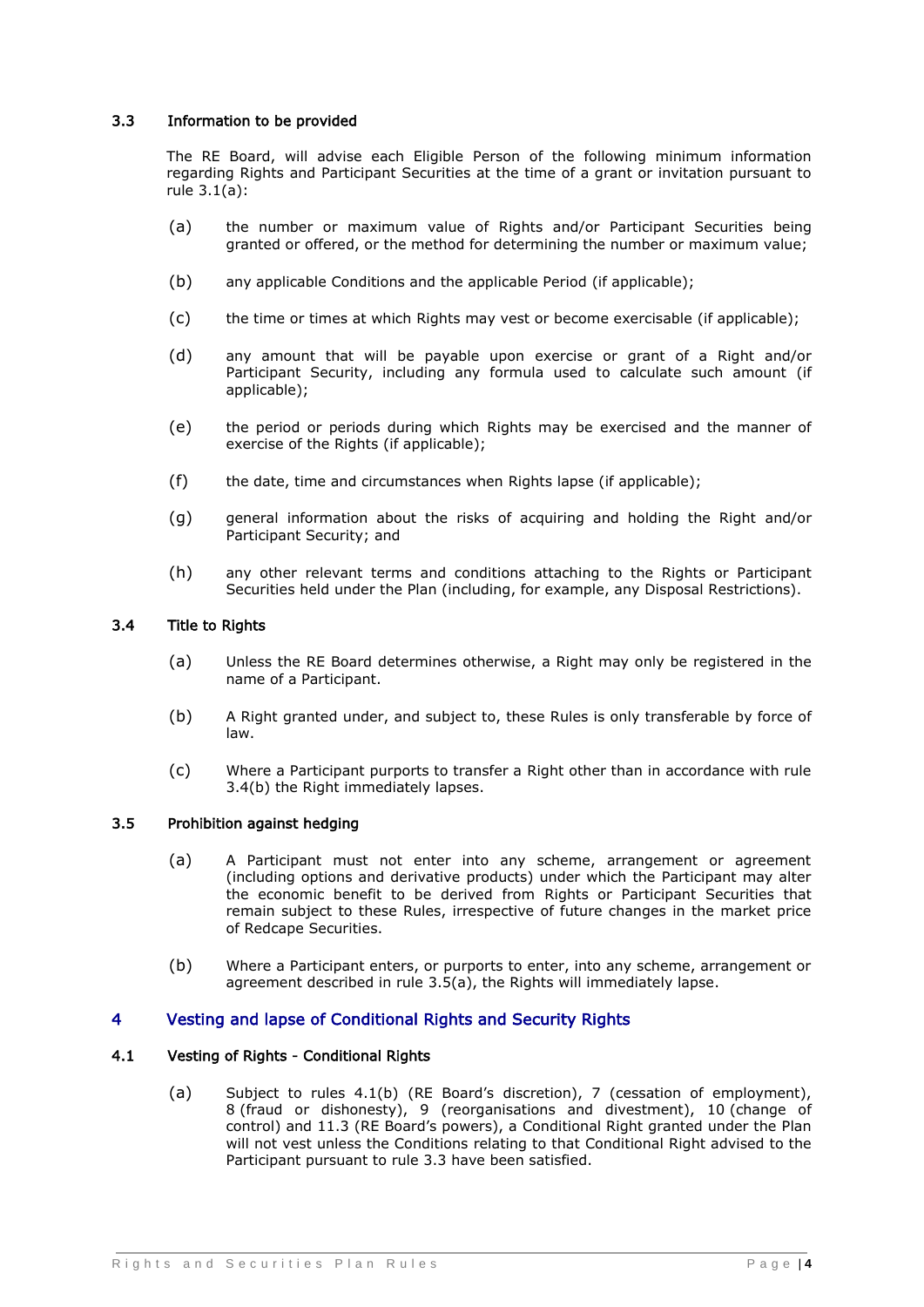- <span id="page-4-0"></span>(b) The RE Board must give a Participant a Vesting Notice when any Condition relating to Rights granted to the Participant is satisfied, or waived by the RE Board in its discretion.
- (c) The RE Board may, in their discretion, determine that a Conditional Right vests prior to the date specified by the RE Board for the purposes of rule [3.3.](#page-3-2)
- (d) A grant of Conditional Rights does not confer any right or interest, whether legal or equitable, in Redcape Securities until all Conditions in respect of such Conditional Rights have been satisfied, or waived by the RE Board in their absolute discretion and the Conditional Rights have been exercised.

## 4.2 Vesting of Rights - Security Rights

- (a) A Security Right shall be immediately vested in the Participant to whom it is granted, but will be subject to Disposal Restrictions. Sub-division 83A-C of the Income Tax Assessment Act 1997 applies in relation to Security Rights (subject to the requirements of that Act) such that Security Rights are subject to deferred taxation.
- (b) Granting a Security Right does not confer any right or interest, whether legal or equitable, in Redcape Securities until the Security Right has been exercised.

## <span id="page-4-1"></span>4.3 Lapse of Conditional Rights

Subject to the RE Board's overriding discretion, an unvested Conditional Right granted to a Participant will lapse upon the earliest to occur of:

- (a) the date specified by the RE Board for the purposes of rule [3.3;](#page-3-2)
- (b) an event described in rules [3.4](#page-3-3) (title), [7](#page-6-0) (cessation of employment), [8](#page-7-0) (fraud or dishonesty), [9](#page-8-0) (reorganisations and divestments) or [10](#page-9-0) (change of control); or
- (c) the end of the Period if the Conditions have not been met.

#### 4.4 Lapse of Security Rights

Subject to the RE Board's overriding discretion, a Security Right granted to a Participant, unless exercised earlier in accordance with rule [4.6,](#page-5-1) will lapse upon the earliest to occur of:

- (a) 30 days after the Participant ceasing to be a director or employee of the Group; or
- <span id="page-4-2"></span>(b) the date specified by the RE Board in the offer letter.

#### 4.5 Exercise and satisfaction of vested Conditional Rights

- (a) Conditional Rights which have vested and which have not expired or lapsed under rule [4.3](#page-4-1) may be exercised by the Participant at any time and in any period notified to the Participant by the RE Board under rule [3.3.](#page-3-2)
- (b) The RE Board may determine whether the Responsible Entity will, upon exercise of each vested Conditional Right:
	- (i) issue or procure the transfer to the Participant (or his or her personal representative) of the number of Redcape Securities (including fractions of a Redcape Security) to which the Participant is entitled in respect of each Conditional Right as outlined in the terms of a grant or invitation pursuant to rule [3.1\(a\),](#page-2-1) which must include a formula for calculating the relevant number of Redcape Securities (Equity Settled); or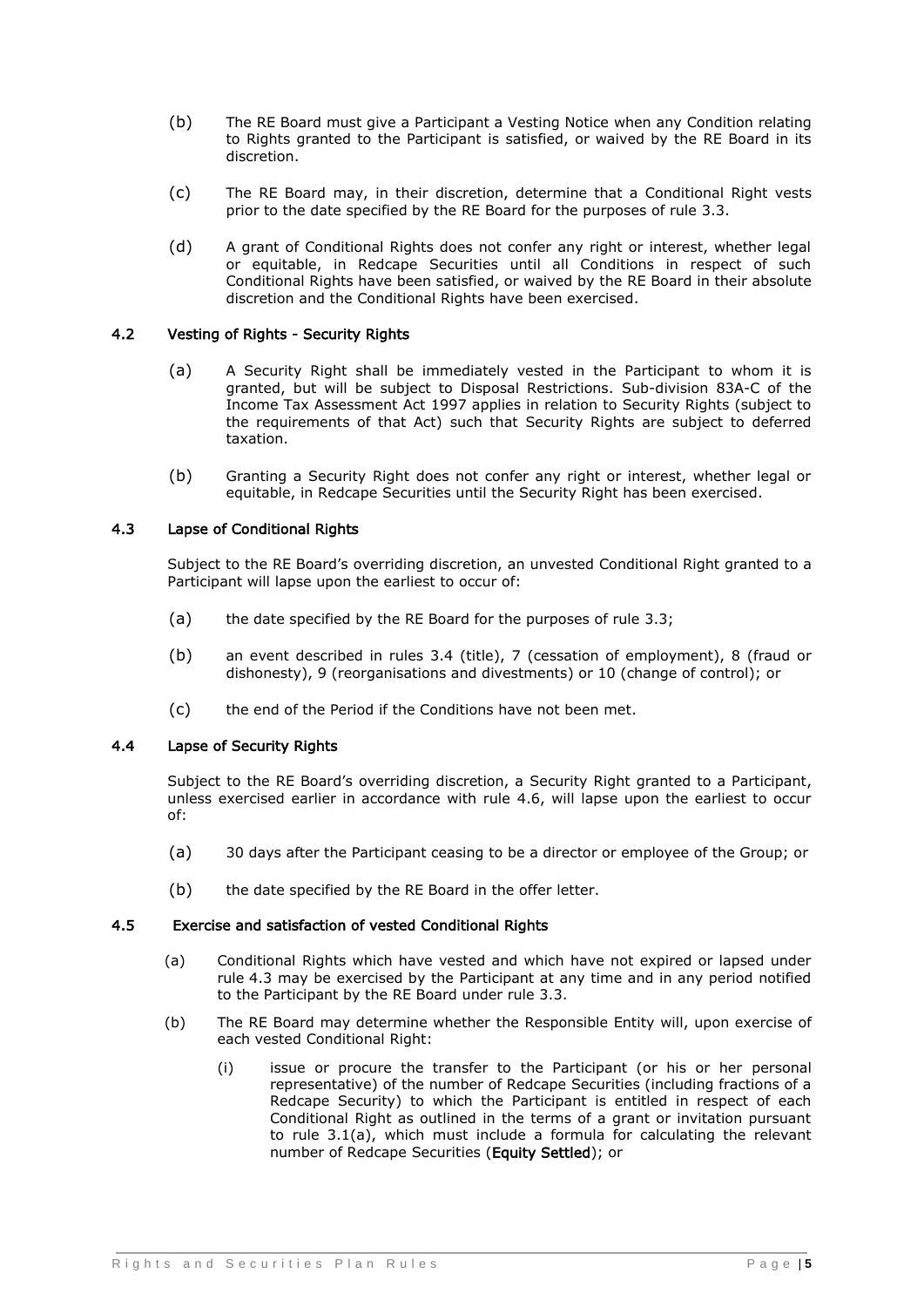- (ii) pay a cash amount equivalent to the Market Price of a Redcape Security at the exercise date multiplied by the number of Redcape Securities contemplated under rule [4.5\(](#page-4-2)b)(i) less any exercise price specified in the offer letter in full satisfaction of the Redcape Securities that would otherwise have been allocated on exercise of the Conditional Rights (Cash Settled).
- (c) Any Conditional Rights that are Cash Settled will be inclusive of any required compulsory superannuation guarantee.
- (d) Where Conditional Rights are Equity Settled, the parties may agree that the Responsible Entity will sell on behalf of the Participant the required number of Redcape Securities in order to provide the funds required to fund the payment of any applicable tax or other amounts required by law to be withheld.
- (e) Where Conditional Rights are Cash Settled, the parties may agree that the Responsible Entity will reinvest on behalf of the Participant the net cash amount (remaining after deduction of applicable tax, superannuation and any other amounts required by law to be withheld) into acquiring Redcape Securities, which will be subject to the terms of the Plan.

#### 4.6 Exercise and satisfaction of Security Rights

- <span id="page-5-1"></span>(a) Security Rights may be exercised by the Participant at any time, unless otherwise specified in the terms of a grant or invitation pursuant to rule [3.1\(a\).](#page-2-1)
- (b) Upon exercise of each Security Right, the Responsible Entity will issue or procure the transfer to the Participant (or his or her personal representative) of the number of Redcape Securities (including fractions of an Redcape Security) to which the Participant is entitled in respect of each Right as outlined in the terms of a grant or invitation pursuant to rule [3.1\(a\),](#page-2-1) which will include a formula for calculating the relevant number of Redcape Securities. The Responsible Entity is not responsible, and disclaim all responsibility for, risks inherent in securities listed on a securities exchange, including fluctuations in the price of Redcape Securities, (and including any such fluctuations which may result from determinations by the Responsible Entity as to when to undertake the issue or procurement of transfer of Redcape Securities) which may impact upon the number of Redcape Securities issued or transferred under this rule 4.6(b).

## 5 Participant Securities and fee or salary sacrifice arrangements

## <span id="page-5-0"></span>5.1 Agreement in writing

Any grant of Participant Securities is conditional on the Participant agreeing in writing to the terms of the Plan and any additional terms provided in the invitation pursuant to rule [3.1\(a\)\(ii\).](#page-2-0)

## 5.2 Process for granting Participant Securities

- (a) Upon the Participant agreeing in writing to the terms of the Plan under rule [5.1,](#page-5-0) the relevant Group Member will reduce the Participant's pre-tax remuneration by an amount equal to the agreed fee or salary sacrifice amounts (Contributions).
- <span id="page-5-2"></span>(b) The Responsible Entity will, periodically, issue or procure the transfer to the Participant (or his or her personal representative) of the number of Participant Securities (including fractions of a Redcape Security) to which the Participant is entitled as outlined in the invitation pursuant to rule [3.1\(a\),](#page-2-1) which will include a formula for calculating the relevant number of Participant Securities. The Responsible Entity is not responsible, and disclaim all responsibility for, risks inherent in securities listed on a securities exchange, including fluctuations in the price of Redcape Securities, (and including any such fluctuations which may result from determinations by the Responsible Entity as to when to undertake the issue or procurement of transfer of Redcape Securities) which may impact upon the number of Participant Securities issued or transferred under this rule 5.2(b).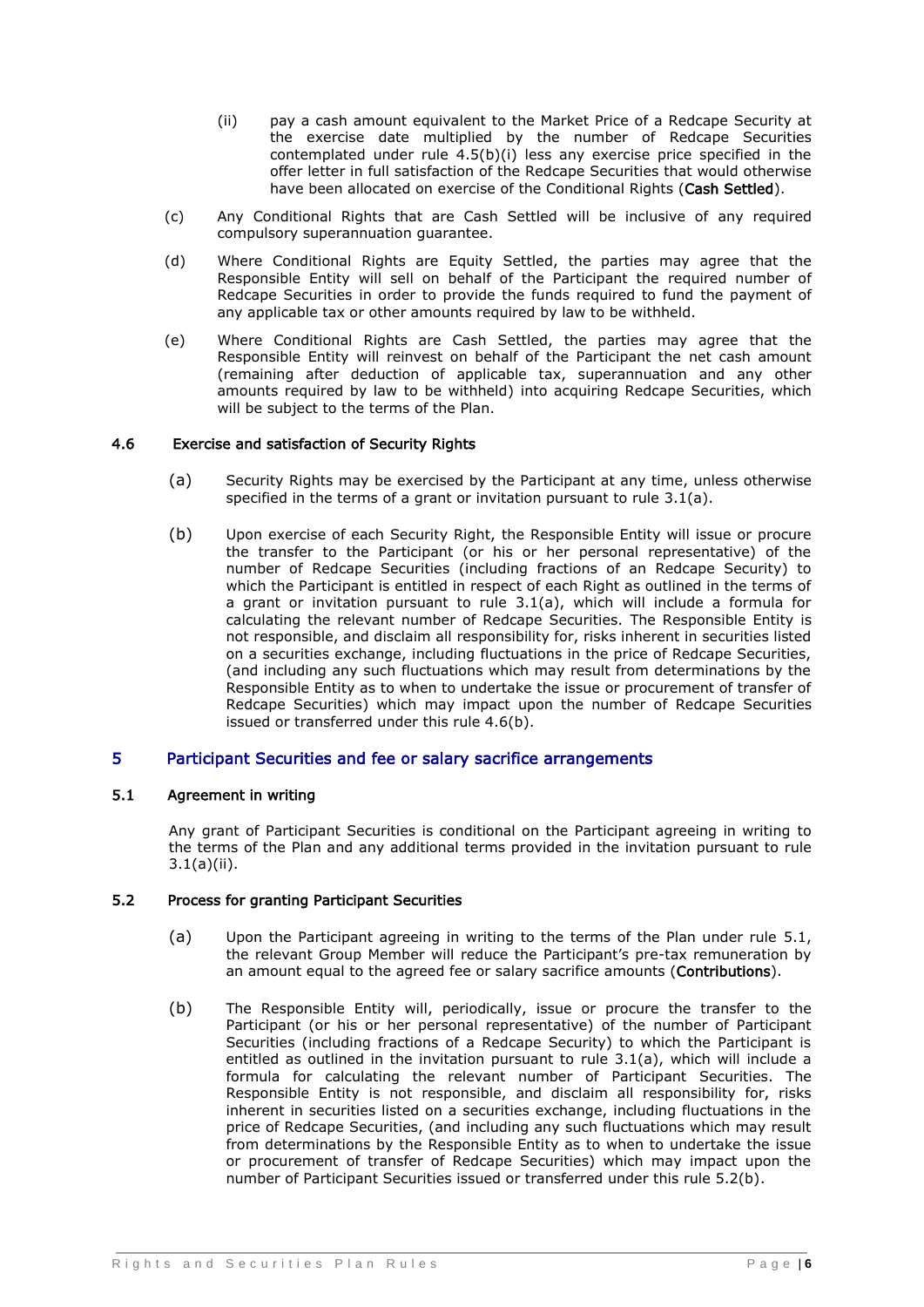## <span id="page-6-1"></span>5.3 Discontinuing fee or salary sacrifice arrangements

- (a) A Participant may discontinue their participation in the Plan and stop the agreed fee or salary sacrifice by giving 45 days written notice to the relevant Group Member.
- (b) If a Participant has discontinued their participation in the Plan pursuant to rule [5.3\(a\)](#page-6-1) any reduction of pre-tax remuneration of the Participant that have not yet been used to acquire Participant Securities under rule [5.2\(b\)](#page-5-2) including any required superannuation must be paid to or as directed by the Participant as soon as practicable after the Participant has discontinued their participation in the Plan (such payment must include any accumulated interest (if any), less tax).

## 6 Allocation of Redcape Securities

## 6.1 Ranking of Redcape Securities

All Redcape Securities issued under the Plan will rank equally in all respects with other Redcape Securities for the time being on issue, except with regard to any rights attaching to such other Redcape Securities by reference to a record date prior to the date of allocation of those Redcape Securities.

## 6.2 Listing on ASX

The Responsible Entity will apply for quotation of Redcape Securities issued under the Plan within the period required by ASX.

## 6.3 Disposal Restrictions

- (a) The RE Board may, in its discretion, impose any Disposal Restrictions in respect of Redcape Securities issued or transferred on the exercise or granting of Rights (for the avoidance of doubt, to be tax effective, Disposal Restrictions must be imposed at the time of grant of the Rights).
- (b) The RE Board must provide a Participant with details of any such requirements or restrictions at the time of a grant or invitation pursuant to rule [3.1\(a\).](#page-2-1)
- (c) The RE Board may implement any procedure it considers appropriate to restrict a Participant from trading in Redcape Securities while they remain subject to these Rules including, without limitation, imposing a holding lock (as defined in the ASX Listing Rules) on the Redcape Securities or arranging for the Redcape Securities to be held on trust.

## <span id="page-6-0"></span>7 Cessation of employment and Conditional Rights

## <span id="page-6-2"></span>7.1 Unvested Conditional Rights

- (a) Where a Participant holding unvested Conditional Rights ceases to be an employee of the Group, those Conditional Rights immediately lapse.
- <span id="page-6-3"></span>(b) Notwithstanding Rule [7.1\(a\),](#page-6-2) where a Participant holding unvested Conditional Rights ceases to be an employee of the Group due to a Qualifying Reason, the RE Board may, in its discretion, determine the treatment of those unvested Conditional Rights.
- (c) The RE Board will give written notice to the Participant of the number of Conditional Rights that vest or may vest pursuant to rule [7.1\(b\).](#page-6-3)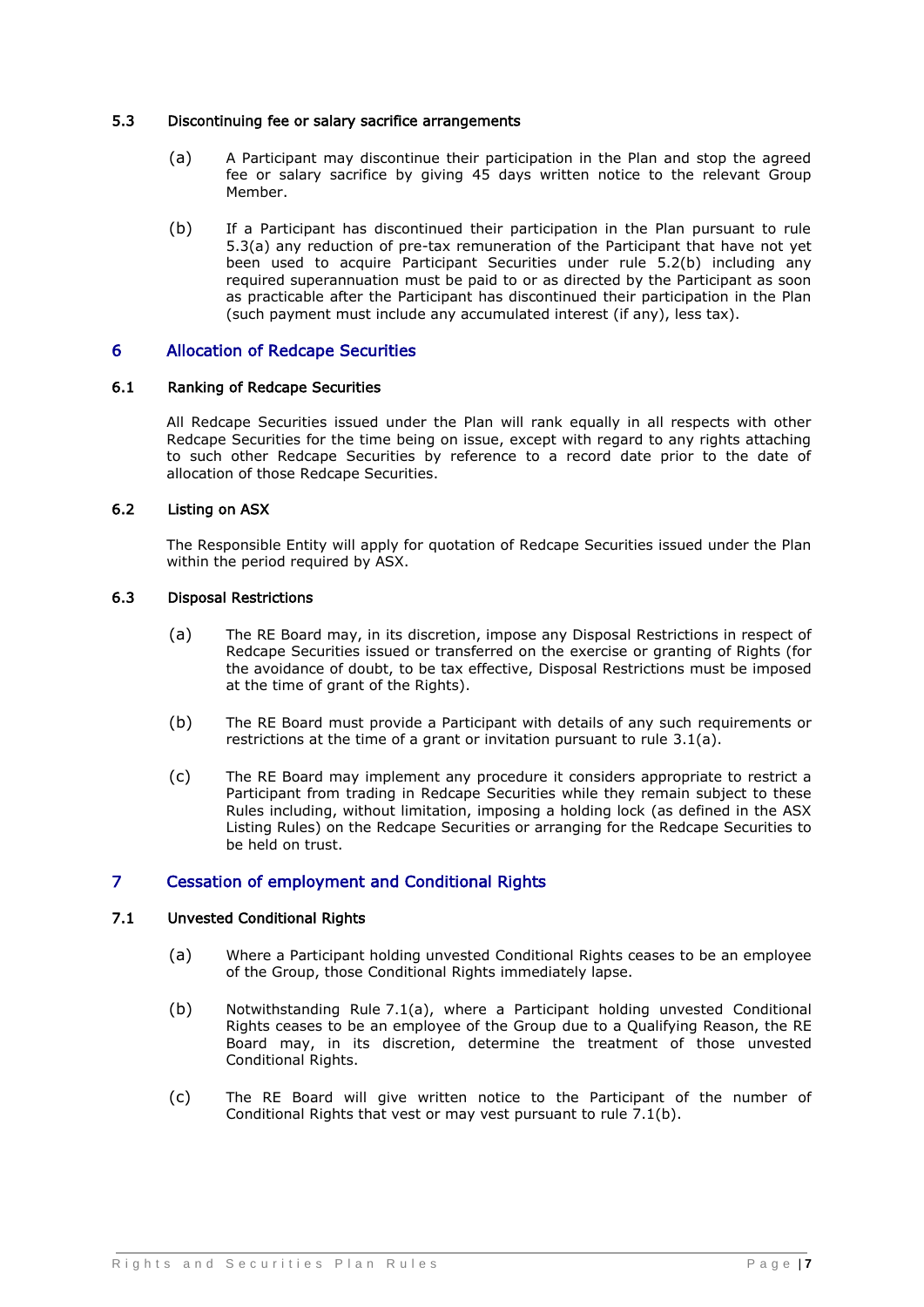## 7.2 Forfeiture of Redcape Securities allocated on exercise of Conditional Rights

The RE Board may, in its discretion, determine that a Participant will forfeit his or her interest in any Redcape Securities that are allocated to the Participant on exercise of Conditional Rights that are subject to additional Disposal Restrictions if, during the Disposal Restriction period:

- (a) the Participant resigns as an employee of the Group;
- (b) the Participant is dismissed by a Group Member as an employee for cause; or
- (c) the Participant's employment with the Group is terminated in circumstances that, in the opinion of the RE Board, involve a failure by the Participant to meet acceptable performance requirements in connection with his or her employment.

#### 7.3 When employment ceases

For the purposes of this Plan, a Participant will only be treated as ceasing employment when the Participant is no longer an employee or a director of the Group.

#### <span id="page-7-0"></span>8 Fraud, dishonesty or material misstatement

#### 8.1 Action of Participant

Where, in the opinion of the RE Board, a Participant or former Participant:

- (a) acts fraudulently or dishonestly; or
- (b) is in breach of his or her obligations to the Group; or
- (c) is knowingly involved in a material misstatement of financial statements;

then the RE Board may determine that:

- (d) the Conditions and/or Period applying to Conditional Rights should be altered or reset (as the case may be);
- (e) all or any Conditional Rights of the Participant that have not vested shall lapse;
- (f) all or any Conditional Rights of the Participant that have vested but not been exercised are forfeited;
- (g) all or any Redcape Securities held by the Participant following exercise of Conditional Rights are forfeited; and/or
- (h) where Redcape Securities that have been allocated to the Participant following exercise of Conditional Rights have been sold, that the Participant must repay all or part of the net proceeds of such a sale to the Responsible Entity.

#### 8.2 Actions of others

Where, in the opinion of the RE Board, a Conditional Right vests, or may vest, to a Participant as a result of the fraud, dishonesty, breach of obligations or knowing material misstatement of financial statements by an employee of the Group other than the Participant and, in the opinion of the RE Board, the Conditional Right would not otherwise have vested, the RE Board may determine that the Conditional Right has not vested and may, subject to applicable laws, determine any treatment in relation to the Conditional Right (including resetting Conditions, deeming Redcape Securities to be forfeited and/or new Conditional Rights be granted) to ensure that no unfair benefit is obtained by the Participant as a result of the actions of another person.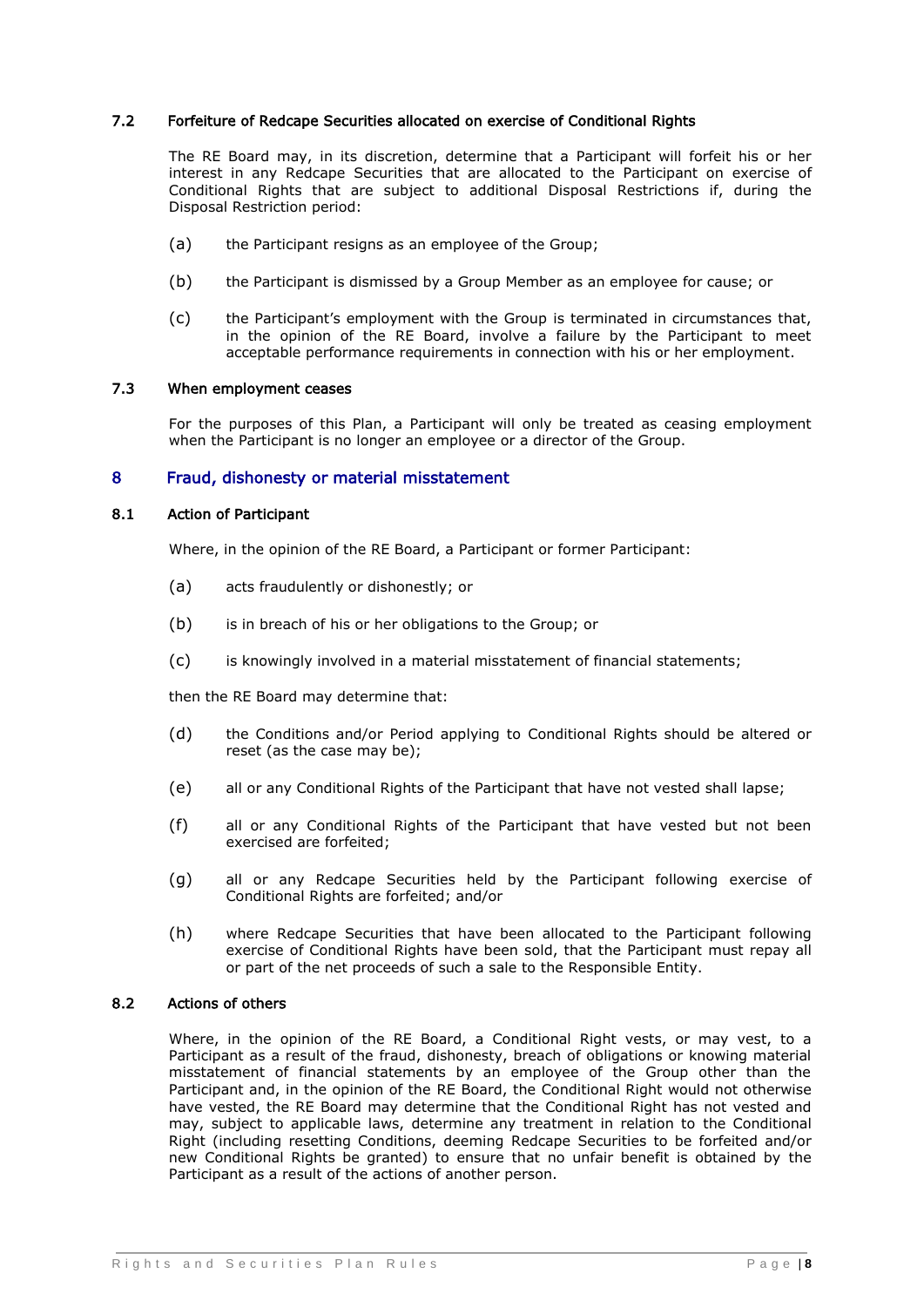## <span id="page-8-0"></span>9 Participation in future issues, reorganisations and business divestments

## 9.1 Participation generally

A Participant cannot participate in new issues of Redcape Securities or other securities to holders of Redcape Securities unless the Redcape Securities in respect of the Rights held by the Participant have been issued or transferred, as the case requires, to and registered in the name of, the Participant before the record date for determining entitlements to the new issue.

#### 9.2 Bonus issue, rights issue and capital reorganisations

If:

- (a) Redcape Securities are issued pro rata to Securityholders generally by way of a bonus issue;
- (b) Redcape Securities are offered to Securityholders by way of a pro rata issue; or
- (c) any reorganisation (including a consolidation, subdivision, reduction or return) of the issued capital of Redcape is effected,

and Redcape Securities in respect of Rights held by a Participant have not been issued or transferred, as the case requires, to and registered in the name of, the Participant before the record date for determining entitlements to the new issue then:

- <span id="page-8-1"></span>(d) the number of Redcape Securities to be delivered to each Participant in respect of each Right (or other terms and conditions applicable to the Rights, including any amount payable for the Redcape Securities) will be:
	- (i) adjusted or reorganised in accordance with the requirements of the ASX Listing Rules, the Corporations Act and any other applicable law; and
	- (ii) subject to  $9.2(d)(i)$ , in the manner determined by the RE Board in order to minimise or eliminate any material advantage or disadvantage to the Participant.

#### <span id="page-8-2"></span>9.3 Divestment of material business or subsidiary

- (a) Where the Group divests a business designated by the RE Board for the purposes of this rule [9.3](#page-8-2) as 'material', the RE Board may determine special rules that apply to Participants in that business in relation to the Rights or Redcape Securities held pursuant to the Plan (and any other entitlements that may arise in relation to those Redcape Securities). Without limiting the RE Board's discretion, such rules may include:
	- (i) varying the Conditions and/or Period applying to the Participant's Rights to take into account the divestment of the business; and
	- (ii) deeming that the Participant remains a Group employee for a specified period.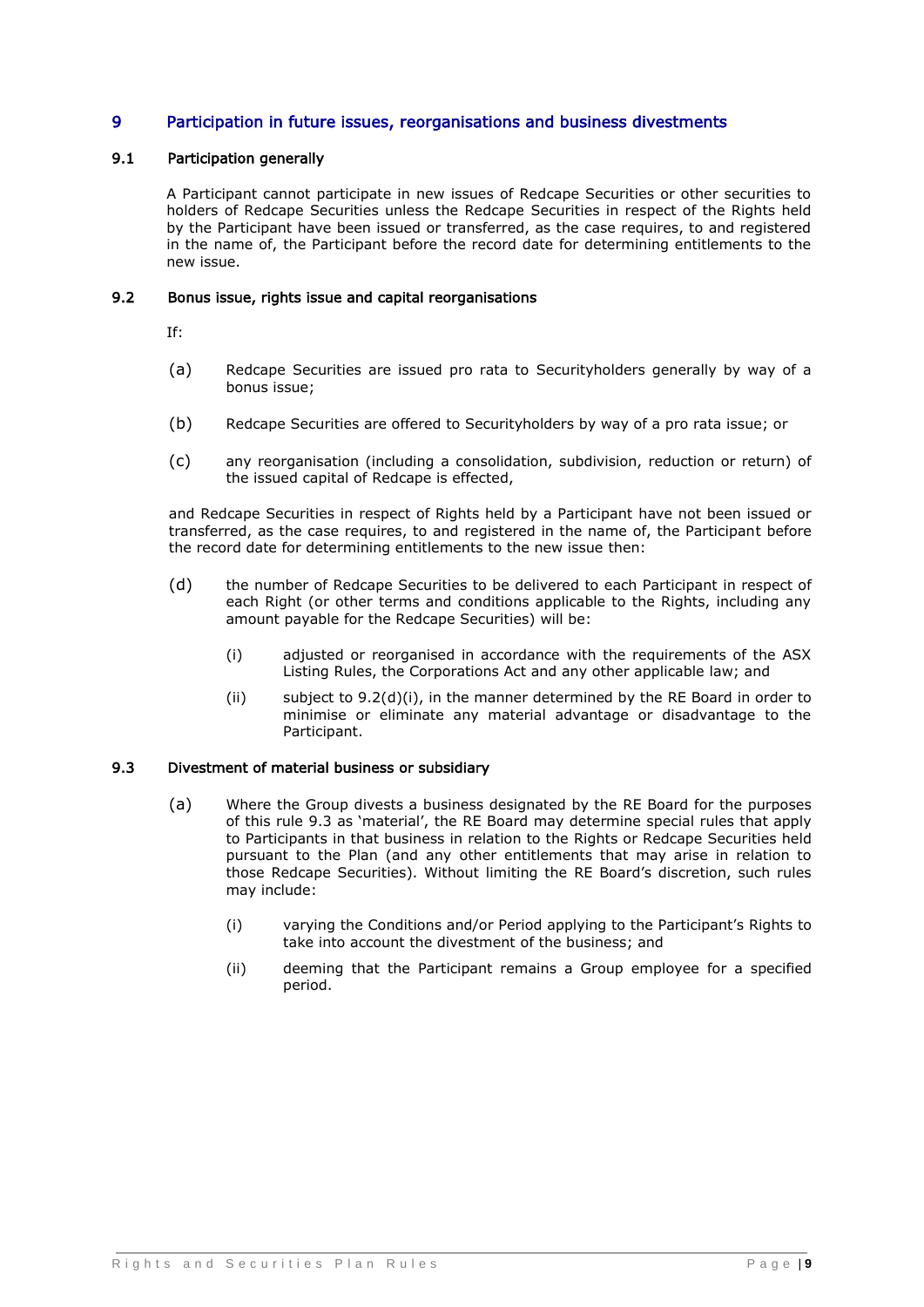(b) In order to bind a Participant, any special rules made under this rule [9.3](#page-8-2) must be notified to the Participant in accordance with rule [11.5\(c\).](#page-11-0)

## <span id="page-9-0"></span>10 Change of control

#### 10.1 Takeover bid or scheme of arrangement

- (a) If an Event occurs prior to Rights vesting or the vested Rights being exercised, then the RE Board may, in its absolute discretion, determine whether:
	- (i) some or all unvested Rights vest or lapse (whether subject to Conditions or not);
	- (ii) some or all vested Rights are deemed to have been exercised; or
	- (iii) some or all of the unvested Rights remain subject to the applicable Conditions (or substitute Conditions),

having regard for any matter the RE Board considers relevant, including, without limitation, the circumstances of the Event, the extent to which the applicable Conditions have been satisfied and/or the proportion of the Period that has elapsed at that time (the default position is that the number of Conditional Rights will be prorated according to the portion of the Period completed to the date of the Event and this prorated number of Conditional Rights will vest according to the extent to which the applicable Conditions are satisfied to that date).

- (b) If an Event occurs after Rights are exercised, or capable of being exercised, all Redcape Securities issued or transferred (as applicable) on exercise of the Rights that remain subject to a trading restriction under the Plan will be released from restriction.
- (c) An Event occurs where:
	- (i) a Takeover Bid is made for Redcape and the RE Board resolves to recommend the bid; or
	- (ii) a Takeover Bid is made for Redcape and the bid is declared unconditional at a time prior to the bidder being entitled to 50% of the issued Redcape Securities; or
	- (iii) a court convenes meetings of Securityholders to be held to vote on a proposed scheme of arrangement, trust scheme or similar meeting pursuant to which control of the majority of Redcape Securities may change and Securityholders pass the resolutions by the requisite majorities; or
	- (iv) any transaction or event is proposed that, in the opinion of the RE Board, may result in a person becoming entitled to exercise control over Redcape.

#### 10.2 Acquisition of securities in another company

If a company (the Acquiring Company) obtains control of Redcape and each of Redcape, the Acquiring Company and the Participant agree, that a Participant may be provided with securities in the Acquiring Company (or its parent or subsidiary) in substitution for Rights, on substantially the same terms and conditions as the Rights, but with appropriate adjustments to the number and kind of securities the subject of the Rights.

#### 10.3 Notification of vesting

The RE Board, will give written notice to the Participant of the extent to which Rights vest pursuant to this rule [10.](#page-9-0)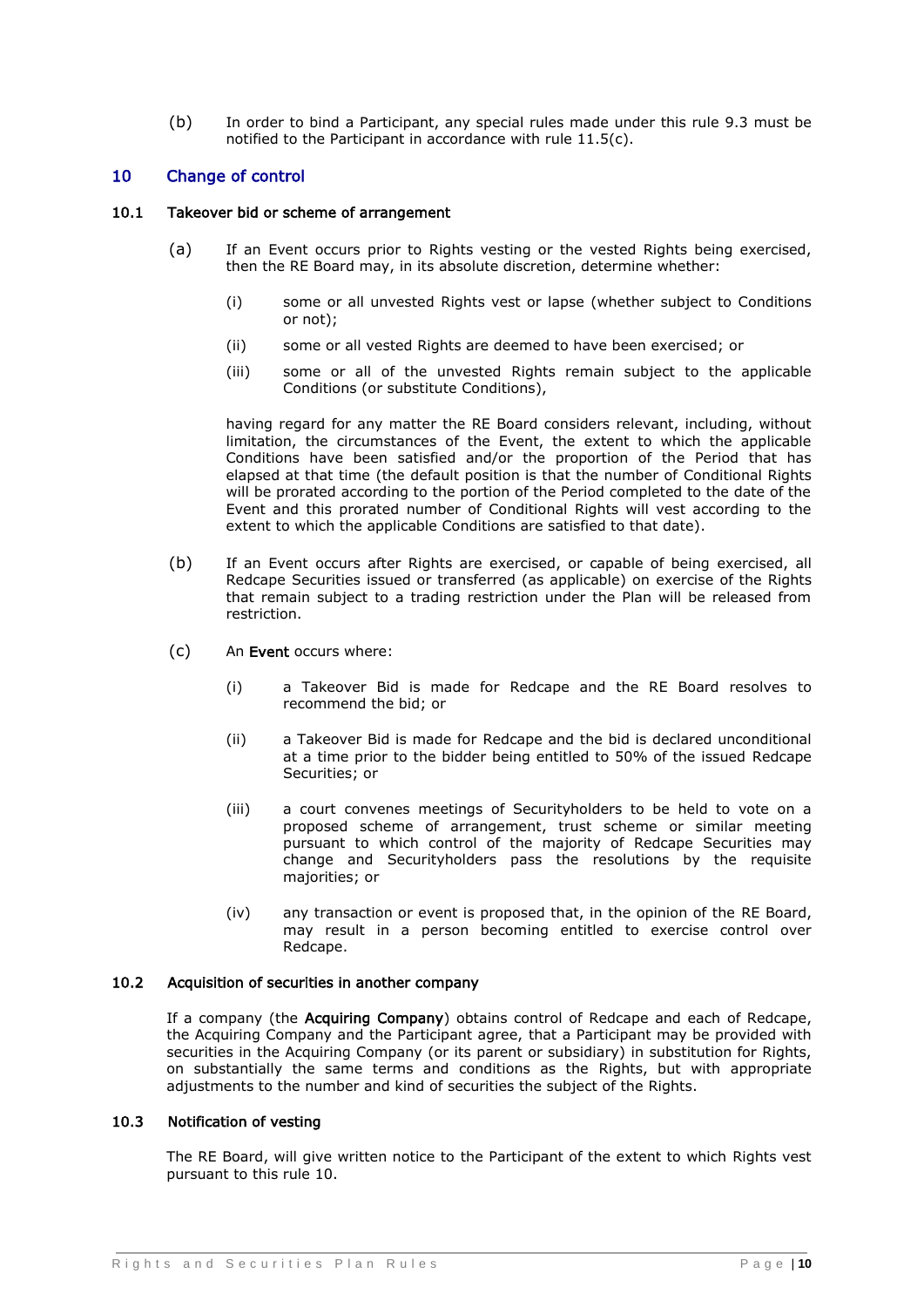## 11 Administration of Plan

## 11.1 Compliance with laws

No offer will be made to the extent that such offer would contravene the Constitutions, the ASX Listing Rules, the Corporations Act or any other applicable law.

## <span id="page-10-1"></span>11.2 Amendment of the Rules

- (a) Subject to the ASX Listing Rules, the RE Board may at any time, amend, add to, vary, omit from or substitute any of these Rules, provided that any such amendment does not materially reduce or otherwise prejudicially affect any Participant with respect to the Rights granted under the Plan to or on behalf of the Participant prior to the date of the amendment, other than an amendment introduced primarily:
	- (i) for the purpose of complying with or conforming to present or future State, Territory, Commonwealth or relevant foreign jurisdiction legislation, the ASX Listing Rules or any requirement, policy practice of ASIC or other foreign or Australian regulatory body
	- (ii) for the purpose of regulating the maintenance or operation of the Plan;
	- (iii) to correct any manifest error or mistake;
	- (iv) to take into consideration possible adverse tax implications for Redcape or the Participant arising from, amongst other things, adverse rulings from the Commissioner of Taxation, changes to tax legislation (including an official announcement by the Commonwealth of Australia) and/or changes in the interpretation of tax legislation by a court or tribunal of competent jurisdiction; or
	- (v) any amendment agreed in writing by a Participant.
- (b) Any amendment made under this rule [11.2](#page-10-1) must be notified as soon as reasonably practicable to any affected Participant in accordance with rule [11.6.](#page-11-1)

#### <span id="page-10-0"></span>11.3 RE Board's powers

The RE Board has absolute and unfettered discretion in exercising any power or discretion concerning the Plan and may:

- (i) delegate to any person for the period and on the terms it decides, the exercise of any of its powers or discretions under the Plan;
- (ii) determine appropriate procedures for administering the Plan consistent with these Rules, including the application forms and any other forms and notices to be issued under the Plan;
- (iii) resolve conclusively all questions of fact or interpretation concerning these Rules and any dispute of any kind that arises under the Plan;
- (iv) waive any provision of the Plan, or any term or condition (including a Condition or other restriction) relating to the Rights or Redcape Securities;
- (v) determine to suspend or cease operation of the Plan at any time and take any actions required to effect the winding up of the Plan;
- (vi) act or refrain from acting at its discretion under these Rules or in relation to the Rights or Redcape Securities held under the Plan; and
- (vii) waive any breach of a provision of the Plan.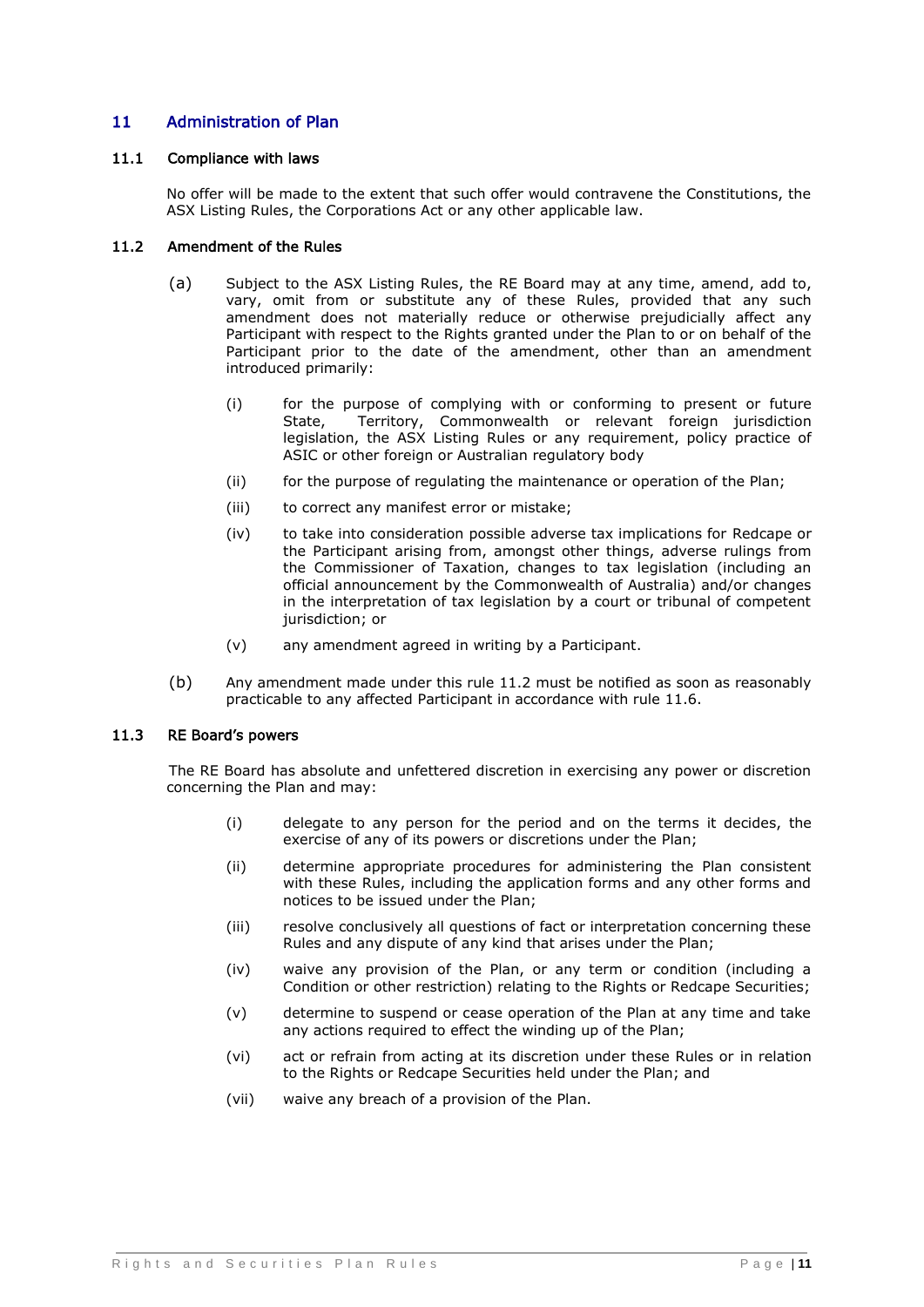## <span id="page-11-5"></span><span id="page-11-2"></span>11.4 Responsible Entity Limitation of Liability

- (a) The Responsible Entity enters into this Plan only in its capacity as responsible entity of the Trusts and in no other capacity. A liability arising under or in connection with this Plan is limited to and can be enforced against the Responsible Entity only to the extent to which it can be satisfied out of property of the Trusts out of which the Responsible Entity is actually indemnified for the liability. This limitation of the Responsible Entity's liability applies despite any other provision of this Plan and extends to all liabilities and obligations of the Responsible Entity in any way connected with any representation, warranty, conduct, omission, agreement or transaction related to this Plan.
- (b) The parties other than the Responsible Entity may not sue the Responsible Entity in any capacity other than as responsible entity of the Trusts, including seek the appointment of a receiver (except in relation to property of the Trusts), a liquidator, an administrator or any similar person to the Responsible Entity as responsible entity or prove in any liquidation, administration or arrangement of or affecting the Responsible Entity (except in relation to property of the Trusts).
- <span id="page-11-4"></span> $(c)$  The provisions of this clause [11.4](#page-11-2) shall, subject to clause [11.4\(d\),](#page-11-3) not apply to any obligation or liability of the Responsible Entity to the extent that it is not satisfied because under the constitutions establishing the Trusts or by operation of law there is a reduction in the extent of the Responsible Entity's indemnification out of the assets of the Trusts, as a result of the Responsible Entity's failure to properly perform its duties as responsible entity. For these purposes, it is agreed that the Responsible Entity cannot be regarded as having failed to properly perform its duties as responsible entity to the extent to which any failure by the Responsible Entity to satisfy its obligations or breach of representation or warranty under this document has been caused or contributed to by a failure by any other party to fulfil its obligations under the Plan or any other act or omission of any other party.
- <span id="page-11-3"></span>(d) Nothing in clause [11.4\(c\)](#page-11-4) shall make the Responsible Entity liable to any claim for an amount greater than the amount which the other parties would have been able to claim and recover from the assets of the Trusts in relation to the relevant liability if the Responsible Entity's right of indemnification out of the assets of the Trusts has not been prejudiced by the Responsible Entity's failure to properly perform its duties.
- (e) The Responsible Entity is not obliged to do or refrain from doing anything under this Plan (including incur any liability) unless the Responsible Entity's liability is limited in the same manner as set out in paragraphs  $11.4(a)$  -  $11.4(c)$  of this clause.

## 11.5 Costs

- (a) The Responsible Entity will pay all costs and expenses in relation to the establishment and operation of the Plan.
- (b) The Group may make any withholding or payment it is required by law to make in connection with the Rights or Redcape Securities.
- <span id="page-11-0"></span>(c) Any brokerage, commission, stamp duty or other transaction costs in connection with the disposal of a Participant's Redcape Securities acquired under the Plan will be paid for by the Participant.

## <span id="page-11-1"></span>11.6 Notices

- (a) A notice or other communication under or concerning the Plan is validly given:
	- (i) by Redcape or the Responsible Entity to an Eligible Person or Participant (as the case may be), if delivered physically or electronically to the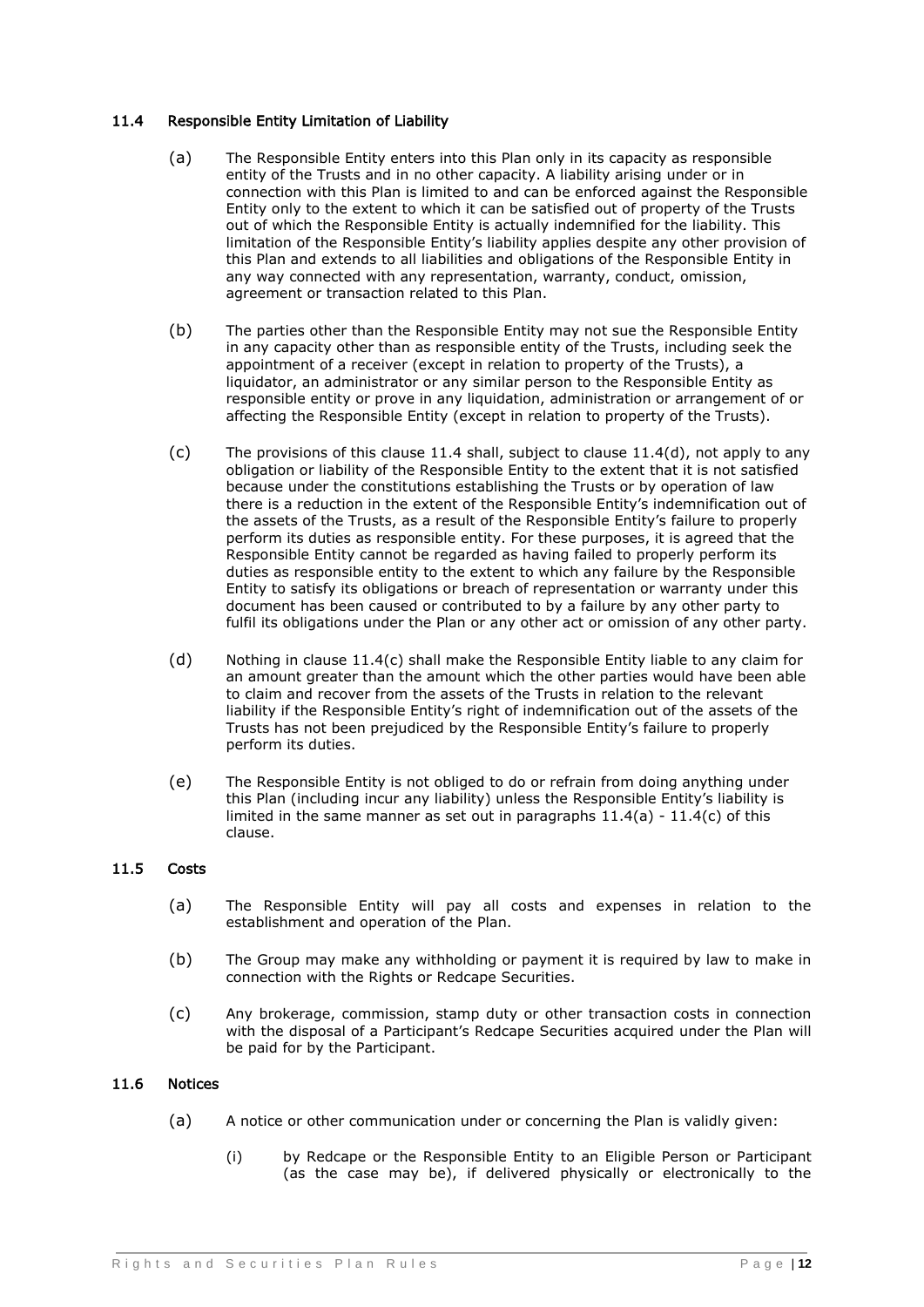addressee or sent by prepaid post to his or her last known residential address, or sent to him or her physically or by email at his or her place of work or posted on an internet or intranet site maintained by or for a Group Member and accessible by the Eligible Person or Participant; and

- (ii) by an Eligible Person or Participant (as the case may be) to Redcape or the Responsible Entity if delivered or sent by prepaid post addressed to the company secretary at the Responsible Entity's registered office (unless the RE Board specifies another address for a particular purpose).
- (b) A notice or other communication sent:
	- (i) to Redcape must be actually received by Redcape by the date or within the period specified in these Rules or advised to the Participant pursuant to rule [3.3](#page-3-2) in order to be effective; and
	- (ii) by Redcape to an Eligible Person or Participant (as the case may be) will be treated as being received immediately following the time it was sent or, if it is sent by post, it will be treated as received 2 business days after it was posted.

## 11.7 Terms of engagement not affected

- (a) The rights and obligations of an Eligible Person under the terms of his or her office, employment or contract with the Group are not affected by his or her participation in the Plan.
- (b) Participation in the Plan will only be offered to an Eligible Person at the discretion of the RE Board. There is no guarantee of future offers being made under the Plan. Nothing in these Rules confers on an Eligible Person the right to be granted Rights.
- (c) These Rules do not form part of, and will not be incorporated into, any contract of an Eligible Person.

#### <span id="page-12-1"></span><span id="page-12-0"></span>11.8 Non-residents of Australia

- (a) Notwithstanding any rule under the Plan, the RE Board may at any time, amend, add to, vary, omit from or substitute any of these Rules to ensure compliance with the requirements of, or impact of, any law or regulation in any jurisdiction outside of Australia.
- (b) This rule [11.8](#page-12-0) applies in relation to any Participant who holds Rights or Redcape Securities under the Plan from time to time and who is resident, or may become resident, in any jurisdiction outside of Australia.
- (c) Any different rules that may apply must be notified to each affected Participant in writing.
- (d) For the purposes of clarification, any different rules that are adopted under rule [11.8\(a\)](#page-12-1) may have an adverse impact upon the Participant. However, any different rules must comply, to the extent that is legal and practicable, with the basic principles of the Plan.

## 11.9 Personal information

The Participant consents to the Responsible Entity or its agents (and each of their related parties) collecting, holding and using personal information (including a Participant's tax file number) that the Participant provides in the application to participate in the Plan or otherwise provides to the Responsible Entity, Redcape or its agents (and each of their related parties) as part of their employment, in order to carry out the administration and operation of the Plan in accordance with the Plan Rules, and in accordance with the Taxation Administration Act 1953 (Cth), including providing relevant information to: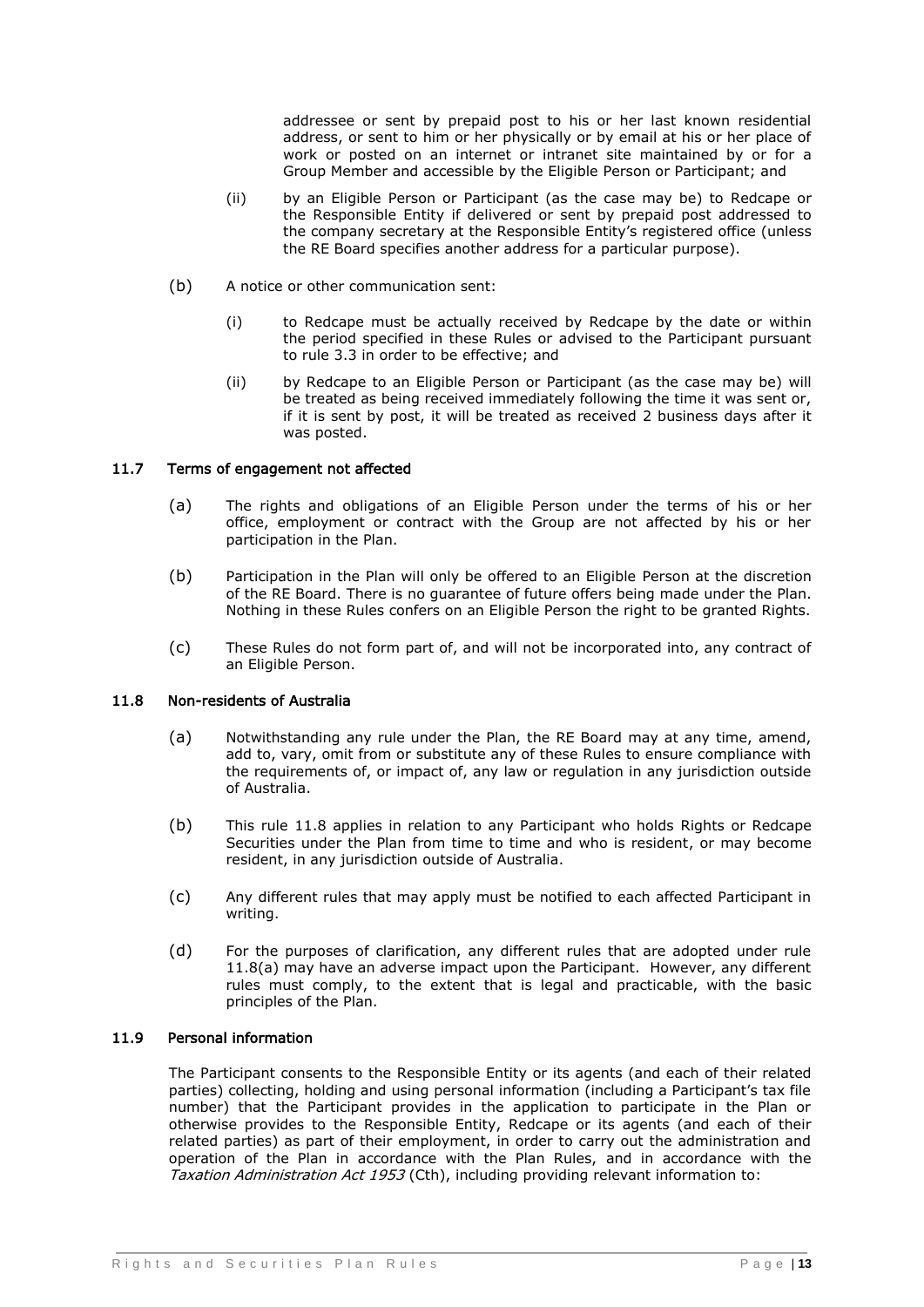- (a) the Plan manager or another entity that manages or administers the Plan on behalf of the Responsible Entity;
- (b) any broker or external service provider, including a tax or financial adviser;
- (c) the trustee of any employee trust;
- (d) any Government department or body; and
- (e) any other person or body as required or authorised by law.

#### 11.10 No rights

A Participant does not have any rights under this Plan to compensation or damages in consequence of the exercise by the Responsible Entity of any right, power or discretion that results in the Participant ceasing to have title to the Rights or Redcape Securities held under the Plan.

#### 11.11 Limitation on the Plan

No Redcape Securities may be allocated to a Participant under this Plan if, immediately after the allocation of those Redcape Securities, the Participant:

- (a) would hold a legal or beneficial interest in more than 10% of all other Redcape Securities for the time being on issue; or
- (b) would be in a position to cast, or control the casting of, more than 10% of the maximum number of votes that might be cast at a general meeting of Redcape.

#### 11.12 Maximum number of Securities

Unless the RE Board determines otherwise, the Responsible Entity will not issue Redcape Securities under this Plan, or on the exercise of Rights, unless the RE Board has reasonable grounds to believe that the number of underlying Redcape Securities that have been or may be issued:

- (a) under the offer; or
- (b) as a result of offers made at any time in the previous 3 years under an employee incentive scheme covered by ASIC Class Order CO 14/1000 or an ASIC exempt arrangement of a similar kind to an employee incentive scheme,

will not exceed five percent (5%) of the total number of Redcape Securities on issue.

#### 11.13 Governing Law

The rules and conditions of this Plan are governed by the laws of New South Wales and the Commonwealth of Australia.

## 12 Definitions and Interpretation

#### 12.1 Definitions

In this Plan:

ASIC means the Australian Securities and Investments Commission;

ASX means ASX Limited ACN 008 624 691, or the securities exchange that it operates, as the context requires: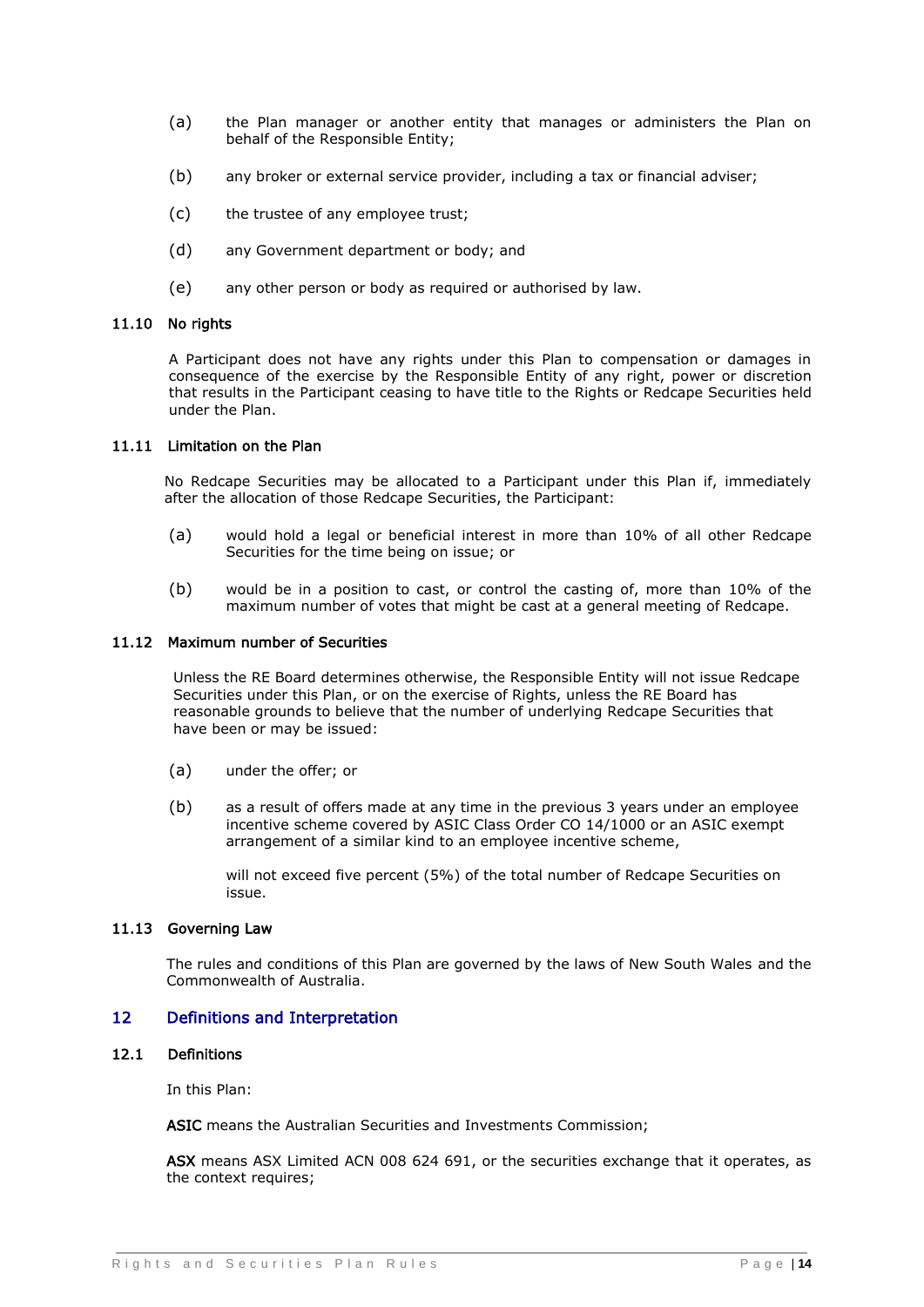ASX Listing Rules means the official listing rules of ASX;

Conditional Right means a right to a Redcape Security (including a fraction of a Redcape Security) that is subject to the Conditions determined by the RE Board, calculated on the basis set out in the terms of a grant or invitation, which may include a formula for calculating the relevant number of Redcape Securities;

Conditions means one or more conditions contingent on performance, service, or time elapsed since grant which must be satisfied before a Conditional Right vests, as determined by the RE Board in their discretion and advised to a Participant at the time of a grant of a Conditional Right;

Constitutions means the constitutions of each of the Trusts, as amended or replaced from time to time;

Corporations Act means the Corporations Act 2001 (Cth);

Disposal Restriction means such restriction on disposal or dealing in a Redcape Security issued or transferred to a Participant under this Plan, as determined by the RE Board in its discretion and notified to a Participant at the time of grant of the Right;

Dispose means sell, assign, convey or otherwise dispose of any legal, beneficial or equitable interest or right in a Right, or to agree to do any of these things;

Eligible Person means an employee of a Group Member, a non-executive director of a Group Member, or another person determined by the RE Board as eligible to participate in the Plan;

Group means means the entities wholly owned by the Responsible Entity in its capacity as trustee of the Trusts, and Group Member means any one of them;

Market Price means the volume weighted average price of Redcape Securities traded on the ASX over the 5 trading days immediately preceding the relevant date;

Participant means an Eligible Person who is granted a Right under the Plan:

Participant Security means a Redcape Security (including a fraction of a Redcape Security) that is granted by way of fee or salary sacrifice from the pre-tax remuneration of an Eligible Person or Participant

Period means the period or periods referred to at the time of grant of a Right during which the Conditions are measured, as specified by the RE Board;

Plan means this Rights Plan established in accordance with these Rules;

#### Qualifying Reason means:

- (a) the death, total and permanent disablement, retirement or redundancy of the Participant as determined by the RE Board in its absolute discretion; or
- (b) any other reason with the approval of the RE Board,

and notified to a Participant in writing;

RE Board means the board of the Responsible Entity.

Redcape means the stapled group comprising Trust I and Trust II;

Redcape Security means one unit in Trust I and one unit in Trust II stapled together such that they are dealt with as a single security (in accordance with the terms of the Constitutions);